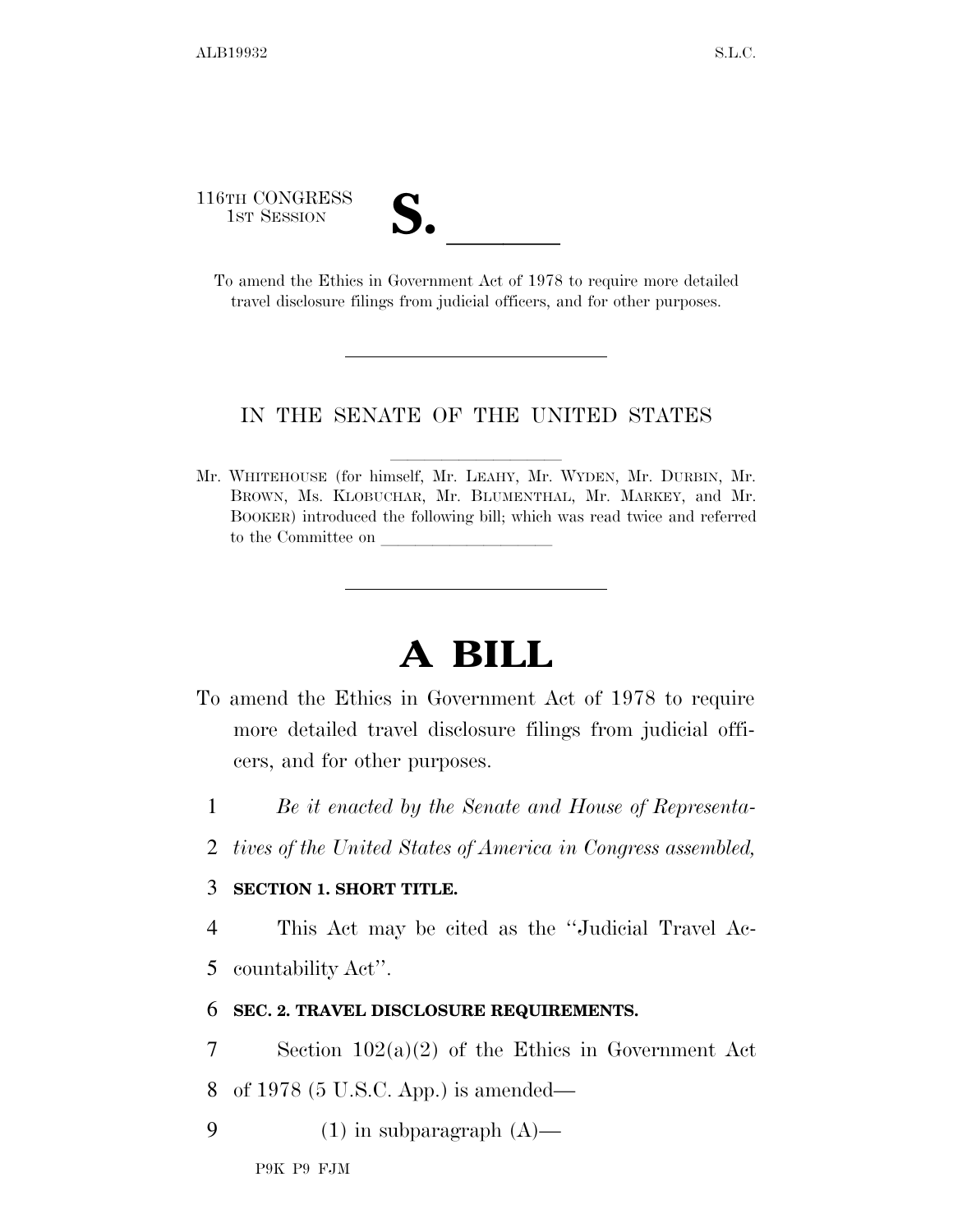ALB19932 S.L.C.

| $\mathbf{1}$   | (A) by striking $\lq (A)$ The identity" and in-            |
|----------------|------------------------------------------------------------|
| $\overline{2}$ | serting $\lq (A)(i)$ Except as provided in clause (ii),    |
| $\mathfrak{Z}$ | the identity"; and                                         |
| $\overline{4}$ | (B) by adding at the end the following:                    |
| 5              | "(ii) In the case of a judicial officer, the iden-         |
| 6              | tity of the source, a brief description, and the value     |
| 7              | of all gifts aggregating more than the minimal value       |
| 8              | established by section $7342(a)(5)$ of title 5,<br>as      |
| 9              | United States Code, or \$250, whichever is greater,        |
| 10             | received from any source, other than a relative, dur-      |
| 11             | ing the preceding calendar year, except that any gift      |
| 12             | with a fair market value of \$100 or less, as adjusted     |
| 13             | at the same time and by the same percentage as the         |
| 14             | minimal value is adjusted, need not be aggregated          |
| 15             | for purposes of this subparagraph."; and                   |
| 16             | $(2)$ by adding at the end the following:                  |
| 17             | $\lq\lq$ (D)(i) In the case of a judicial officer required |
| 18             | to file an annual financial disclosure statement con-      |
| 19             | taining information described in subparagraph              |
| 20             | $(A)(ii)$ or $(B)$ , not later than 15 days after the date |
| 21             | on which a trip required to be disclosed in the state-     |
| <u>22</u>      | ment ends, the judicial officer shall file—                |
| 23             | $\lq\lq$ a detailed description of the meetings            |
| 24             | and events attended by the judicial officer, in-           |